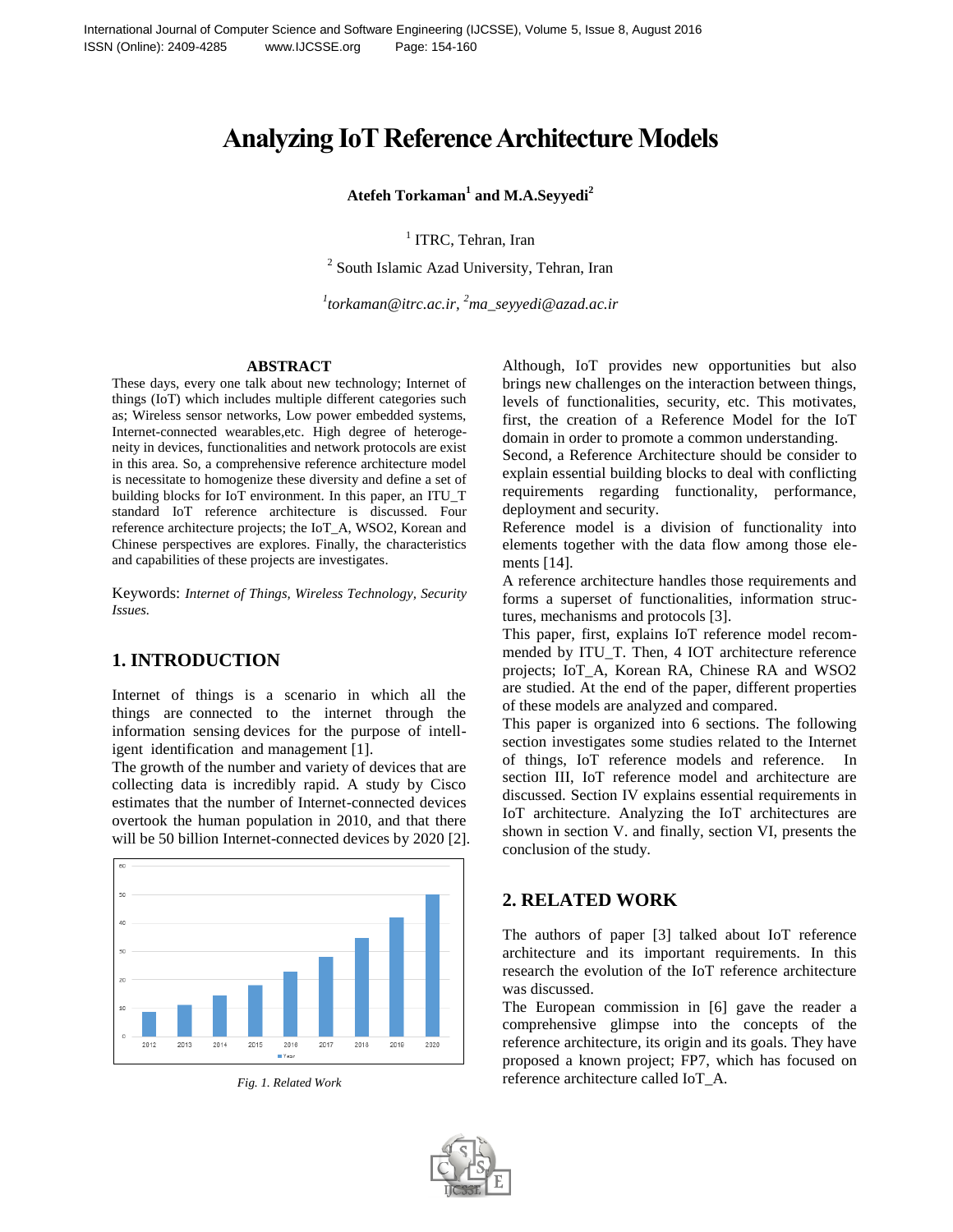In [7] IoT challenges on technologies, applications, and standardization were depicted, also an open and general IoT architecture consisting of three platforms to meet the architecture challenge was proposed. Finally, this paper has discussed the opportunity and prospect of the Internet of Things.

The authors of [8] have introduced two reference architectures for IoT, namely the IoT\_A Architectural Reference Model and the reference architecture proposed by WSO2. Analyzing the characteristics of these two projects were described at the end of the paper. References [9, 12] mainly have focused on the concept of Internet of Things, architecture and security issues with suggested countermeasure and suggested further areas of research needed.

Reference Architecture has comprehensively discussed in [10]. The authors of this paper have examined Reference Architectures and the driving forces behind development of them.

A Study report on IoT Reference Architectures and frameworks has provided by the authors of reference [11]. In this report, the reference models proposed by ISO, ITU\_T were investigated and some reference architecture model such as; Korean RAM, IEEE P2413 etc. were studied.

Reference [13] has generally introduced the Internet of things, its features, challenges and vulnerabilities. This study has searched to assess the emergency challenges due to different attacks in IoT infrastructure, and physical security of the sensors.

# **3. IOT REFERENCE MODEL & REFERENCE ARCHITECTURE**

A Reference Model is an abstract framework for understanding significant relationships among the entities of some environment [14].

The IoT Reference Model provides the highest abstraction level for the definition of the IoT Architectural Reference Model.

Up to now, few standard committees have been researched in IoT reference model. Among them, the International Telecommunication Union (ITU) is one of the best organizations that proposed a comprehensive reference model in IoT environment.

In this regard, an overview of the Internet of things (IoT) has provided by ITU-T Y.2060. It clarified the concept and scope of the IoT, identified the fundamental characteristics and high-level requirements of the IoT and described the IoT reference model [5].

The reference model tries to establish a common grounding for IoT architectures and IoT systems.

Fig 2 shows the ITU recommended reference model for IoT. It is composed of four layers as well as

management and security capabilities which are associated with the four layers.

The four layers are as follows [5]:

- Application layer
- Service support and application support layer
- Network layer
- Device layer



*Fig. 2. ITU-T recommended IoT Reference Model*

Application layer: which contains IoT applications.

Service and application support layer: consists of common capabilities which can be used by different IoT applications and various detailed capability groupings, in order to provide different support functions to different IoT applications.

Network layer: provides relevant control functions of network connectivity and IoT services and applications transportation.

Device layer: includes direct/indirect device interaction with the gateway and communication network.

Management capabilities: how to manage the devices, traffic and etc.

Security capabilities: includes authorization, authentication, application data confidentiality and integrity protection, privacy protection, security audit, anti-virus and etc.

A Reference Architecture maps onto software elements that implements the functionality defined in the Reference Model [14].

Actually, it models the architectural elements in the domain of the technologies, protocols, and products which used to implement the domain. A reference architecture tries to show the most complete picture of what is involved in realizing the modeled entities [4].

It is possible to define Reference Architectures at many levels of detail or abstraction and for many different purposes. In the field of Internet of Things, Reference

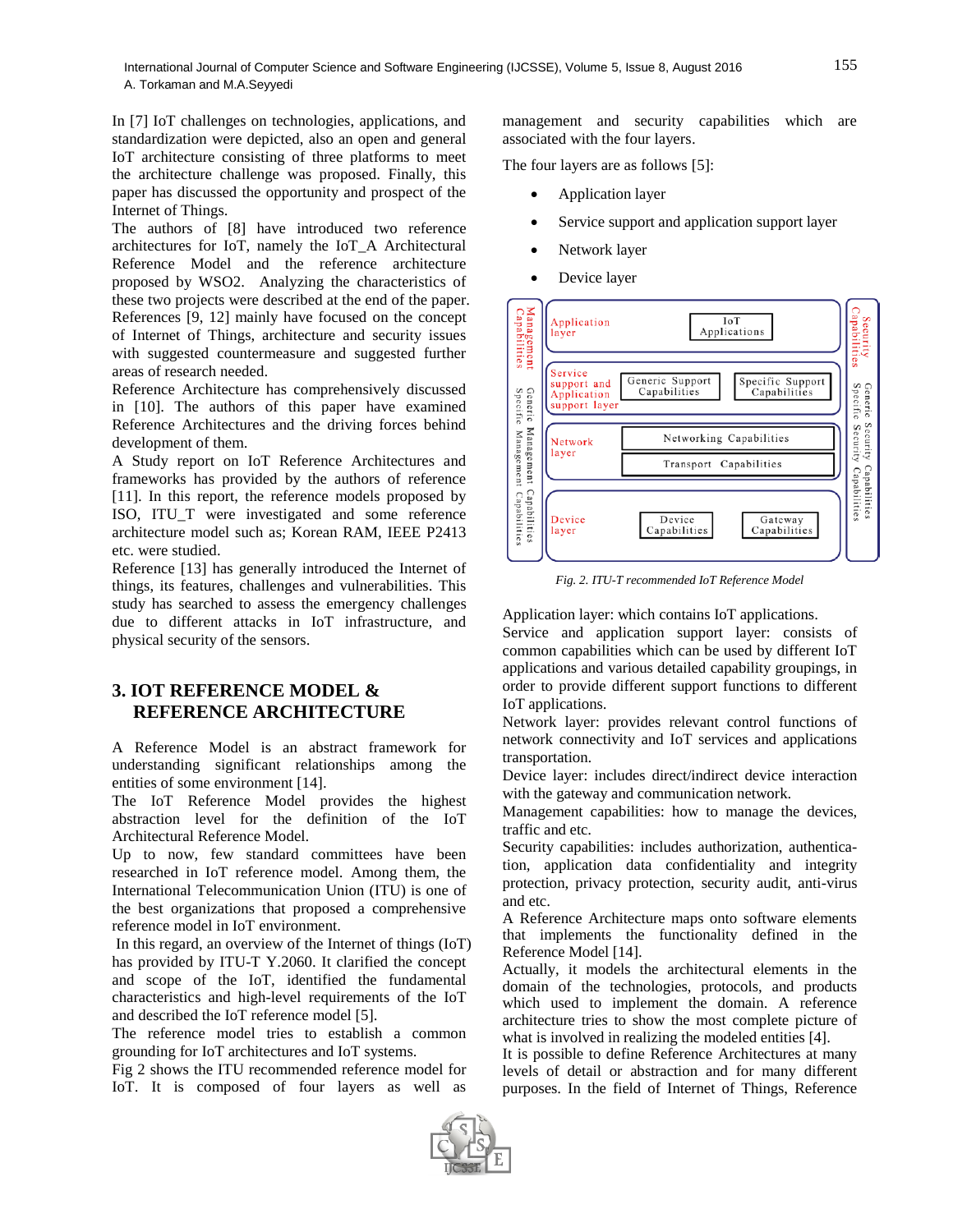Architecture handles requirements and forms a superset of functionalities, information structures, mechanisms and protocols [3].

Beneficial Uses of the IoT Reference Architecture [6]:

- It provides a language for everyone involved.
- It provides an abstract but also rich view of the domain.
- Can assist IoT project leaders in planning the work at hand and the teams needed.

#### 3.1 IoT Reference Architecture Projects

Few proposals have been introduced so far in IoT Reference Architecture model. In this paper, four known models were investigated;

- IoT\_A Architectural Reference Model (IoT\_A)
	- proposed by European Commission (FP7 )
- IoT Reference Architecture developed by the WSO2 company
- Korean IoT Reference Model
- Chinese IoT Reference Model

#### 3.2 IoT-A *Architectural* Reference Model [6]

European Commission within the Seventh Framework Program (FP7) has supported the proposed project;  $IoT_A^1$  by Martin Bauer and et.al.

The recommended reference architecture provided highlevel architectural views and perspectives for constructing IoT systems [6].



*Fig. 3. IoT\_A's Views and perspectives*

**Views**: different angles for viewing an architecture that can be used when designing and implementing it.

Perspectives: set of tasks, tactics, directives, and architectural decisions for ensuring that a given concrete system accomplishes one or more quality attributes.

Architectural views concludes:

- *Functional view***:** Figure 4 depicts the Functional View. It consists nine functionality groups, each one with one or more functional components.
- *Information view:* it describes the components that handle information, the static and dynamic information flows through the system.
- *Deployment and operation view*: this view investigates how the IoT component communicate with each other.

Each perspective encompasses:

- a desired quality level
- relevant IoT requirements
- applicability to (types of) IoT systems
- activities to achieve the desired qualities
- architectural tactics to be used by architects



*Fig. 4. IoT\_A Functional Model*

#### 3.3 Korean Architectural Reference Model [5]

The Korean Study group has specified IoT reference architecture from a communication viewpoint and a functional viewpoint.

Figure 5 illustrates high level functional blocks. It consists of six blocks which represent Infrastructure, Core Functions, Application and Services Functions, Applications and Services, Tools, and Test & Deployment.

 $\overline{\phantom{a}}$ 



<sup>1</sup> Internet of Things Architecture (IoT-A): http://www.iot-a.eu/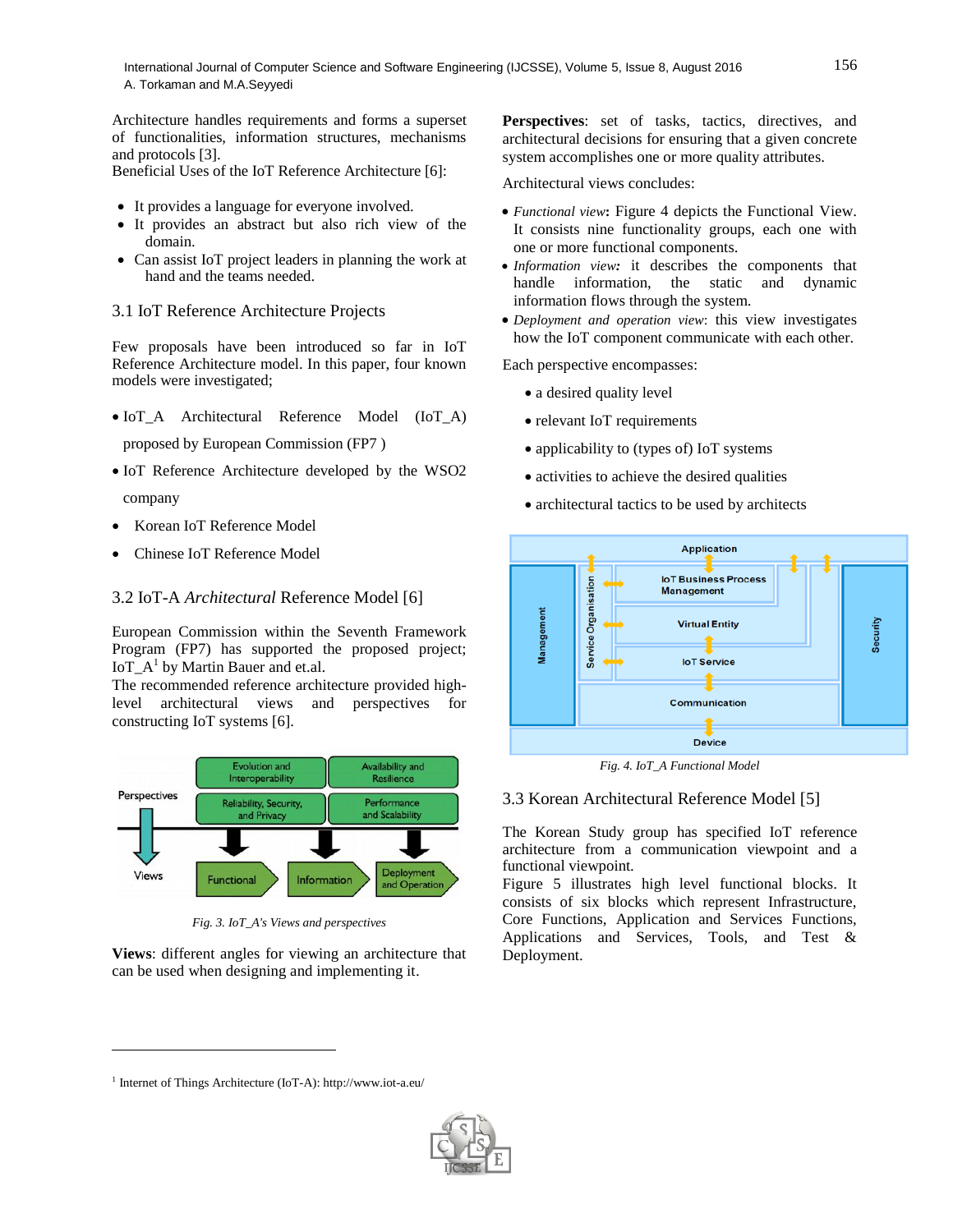

*Fig.5. Functional view of IoT RA[5]*

Figure 6 shows detailed architecture of IoT Platform. Specifically it specifies details of Core Functions in Functional view of IoT RA in Figure 5.

Core Functions consists of Connectivity & Underlying Network Management, Resource & Service Management, Semantics & Knowledge, and Security & Privacy [5].



*Fig. 6. IoT Platform detailed architecture [5]*

3.4 Chinese Architectural Reference Model

China Communications Standards Association (CCSA) has proposed a reference architecture model for the IoT, which consists of sensing layer, network and business layers, and application layer [7].



*Fig.7. IoT reference architecture proposed by CCSA [6]*

Figure 7 shows its open and general architecture, which is layered, open, and flexible.

The architecture includes three functional platforms as follows [7]:

- *Sensing layer* : connects sensors, controllers, RFID readers, and location sensing device to IoT network layer
- *Network and service layer*: includes backbone networks and resource administration platforms.
- *Application layer*: includes various applications in IoT system.

#### 3.5 WSO2 Architectural Reference Model

WSO2 an American company has proposed an Architectural Reference Model based on its expertise in the development of IoT solutions.

Figure 8 depicts WSO2 recommended architecture. It consists of five layers [8]:



*Fig. 8. WSO2's reference architecture[2]*

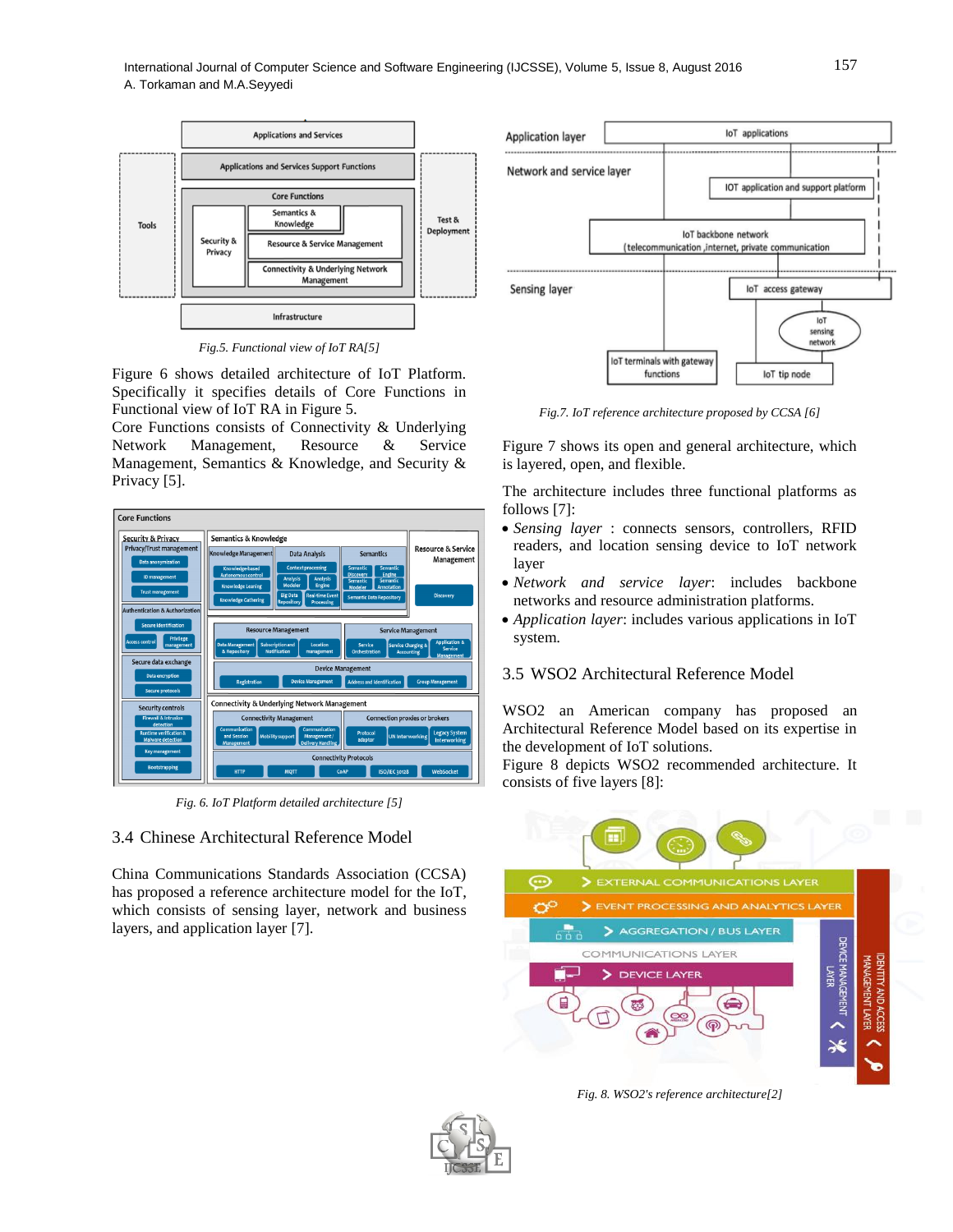International Journal of Computer Science and Software Engineering (IJCSSE), Volume 5, Issue 8, August 2016 158 A. Torkaman and M.A.Seyyedi

*Device Layer***:** each device should have a unique identifier and direct or indirect communication with the Internet.

*Communications Layer***:** supports device connectivity with multiple potential protocols

*Aggregation/Bus Layer***:** supports, aggregates, and combines communications from several devices, as well as bridges and transforms data among different protocols.

*Event Processing and Analytics Layer***:** processes and reacts upon events coming from the Aggregation/Bus Layer, as well as can perform data storage.

*External Communications Layer***:** through which users can interact with devices and access data available at the system.

*Device Management Layer***:** communicates with devices through different protocols and allows remotely managing them.

*Identity and Access Management Layer***:** responsible for access control and security directives.

# **4. IOT REFERENCE ARCHITECTURE REQUIREMENTS**

IoT Requirements have been recommended by various consortia, and manufacturers. Some of them have direct or indirect influence on the design and architecture of an IoT systems. They may be apply to all systems or a particular domain or application area.

According to ITU-T Y.2066 [11] the IoT common requirements are divided into functional and nonfunctional requirements.

*Non-functional*: requirements refer to the requirements related to the implementation and operation of the IoT itself.

*Functional requirements*: refers to the requirements related to the IoT actors, i.e., entities which are external to the IoT and that interacts with the IoT.

IoT functional requirements are categorized as follows [11]:

- Application support requirements
- Service requirements
- Communication requirements
- Device managements
- Data management
- Security
- Confidentiality and privacy

Non-functional requirements includes:

- Interoperability
- Scalability
- Reliability
- Availability

*Application support requirements*: These requirements are only related to the "service provider" actor.

*Service requirements:* These requirements are related to the service provider, IoT user and thing actors.

*Interoperability:* any communication and movement should be supported by IoT.

*Scalability:* The IoT RA should support a large range of applications varying in size, complexity, and workload.

*Reliability:* such as reliability in communication, service and data management etc.

*Availability:* is required in service provisioning, data management, communication, sensing and actuating things of IoT.

*Security:* The IoT RA should support secure components, communications, access control to the system and the management services and data security [5].

*Confidentiality and Privacy:* The IoT RA should support the confidentiality and privacy requirements of an IoT implementation [5].

*Device requirements:* refer to the functional requirements from the piece of equipment connected with things [11].

*Service requirements:* These requirements are related to the service provider, IoT user and thing actors [11].

*Communication requirements:* refer to the functional requirements related to message exchange among the IoT user, service provider, data manager and thing actors [11].

*Data management requirements:* refer to the functional requirements from storing, aggregating, transferring and etc. [11].

# **5. ANALYZING IOT REFERENCE ARCHITECTURES PROJECTS**

In order to achieve better platform and systems in the field of Internet of Things, Reference Architecture must fulfilled most of the discussed requirements.

In this section, four mentioned reference architectures projects according to the listed requirements, are compared.

Table 1 represents the compared result.

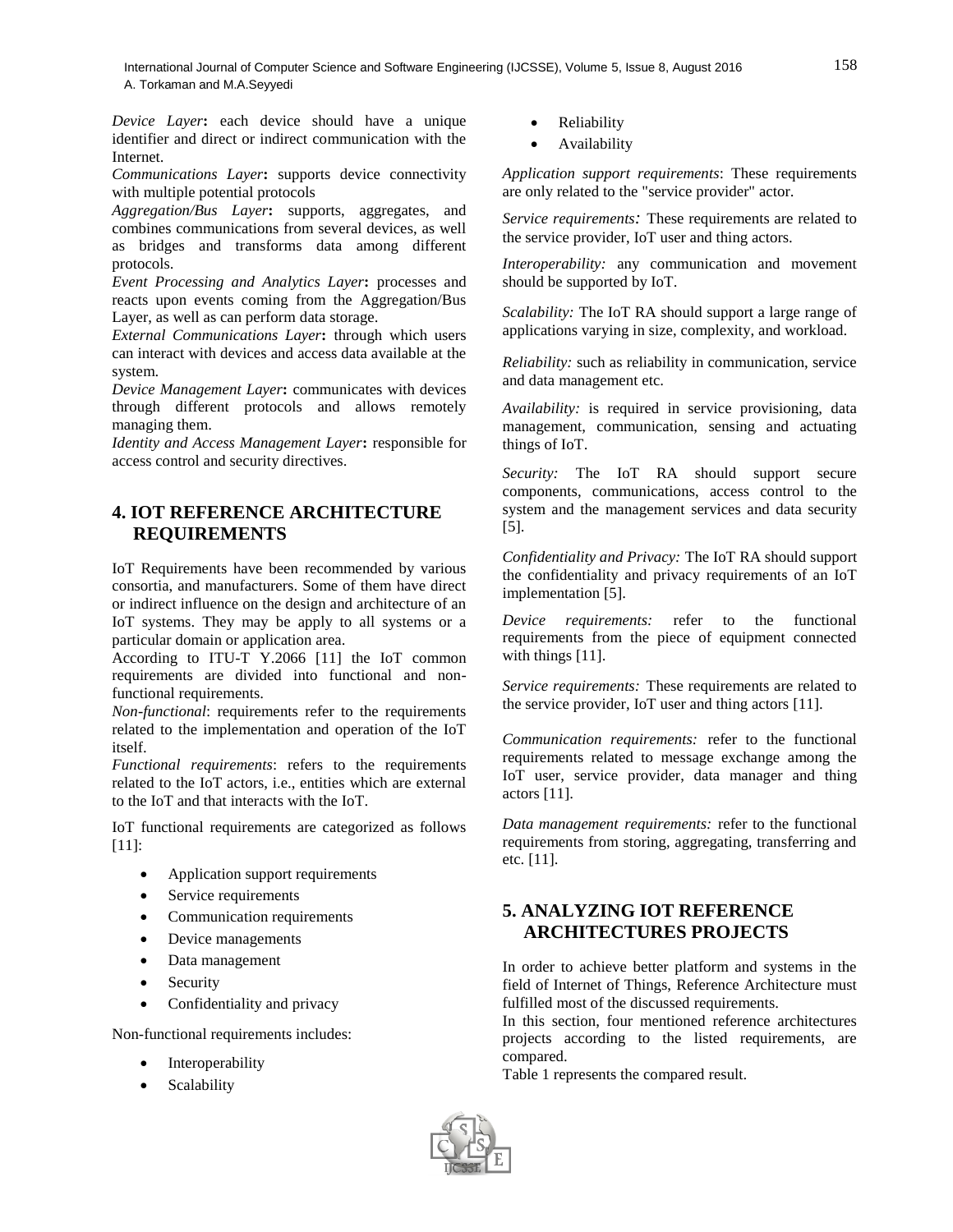As shown in Table 1, all of the non-functional requirements encompassed by the four IoT reference architecture projects.

Some of the functional requirements are not addressed by these projects. Among them, dynamic adaption should be consider in IoT reference architecture, due to the high dynamicity of IoT environments.

These days, large volume of data is another important issue in data mining and IoT systems which Chinese projects did not talk about this capability.

The reference architecture of IoT systems should support Context-Awareness. Only WSO2 includes this

The IoT\_A, unlike the other projects, supports the implementations involving safe human body capability accordingly claims that it is flexible, customized and has autonomic services based on the related context of IoT components. connectivity. In this regard, quantified reliability, security and privacy protection is required. Discovery services is another issue which should be defined in IoT architecture, WSO2 can discover devices according to different criteria, such as geographic location information, type of device, etc.

*Table 1: Analyzing reference architectures projects*

|                |                                        |                                                         | 1.1.1.1.1 IoT_A<br>ARM | WSO <sub>2</sub>         | <b>Korean</b><br><b>ARM</b> | <i>Chinese</i><br>ARM    |
|----------------|----------------------------------------|---------------------------------------------------------|------------------------|--------------------------|-----------------------------|--------------------------|
| Non-Functional | Interoperability                       |                                                         | $\sqrt{2}$             | $\sqrt{ }$               | $\sqrt{ }$                  | $\sqrt{2}$               |
|                | Scalability                            |                                                         | $\sqrt{}$              | $\sqrt{2}$               | $\sqrt{}$                   | $\sqrt{ }$               |
|                | Reliability                            |                                                         | $\sqrt{}$              | $\sqrt{}$                | $\sqrt{ }$                  | $\sqrt{}$                |
|                | availability                           |                                                         | $\sqrt{}$              | $\sqrt{ }$               | $\sqrt{ }$                  | $\sqrt{}$                |
|                | Adaptability                           |                                                         | $\sqrt{}$              | $\sqrt{2}$               | $\sqrt{ }$                  | $\sqrt{}$                |
|                | Manageability                          |                                                         | $\sqrt{}$              | $\sqrt{2}$               | $\sqrt{ }$                  | $\sqrt{2}$               |
| Functional     | Application<br>support<br>requirements | Programmable interfaces                                 | $\sqrt{}$              | $\sqrt{}$                | $\sqrt{ }$                  | $\sqrt{}$                |
|                |                                        | Collaboration                                           | $\sqrt{}$              | $\sqrt{}$                | $\sqrt{}$                   | $\sqrt{}$                |
|                |                                        | Real-time                                               | $\sqrt{}$              | $\sqrt{}$                | $\sqrt{2}$                  | $\sqrt{}$                |
|                |                                        | Mobility services                                       | $\sqrt{}$              | $\sqrt{}$                | $\sqrt{ }$                  | $\sqrt{ }$               |
|                |                                        | Reliable and secure human body connectivity<br>services | $\sqrt{2}$             | $\overline{a}$           | $\overline{a}$              | $\sqrt{2}$               |
|                |                                        | Autonomic services                                      | $\sqrt{}$              | $\sqrt{}$                | $\sqrt{ }$                  | $\sqrt{}$                |
|                |                                        | Service management                                      | $\sqrt{}$              | $\sqrt{}$                | $\sqrt{ }$                  |                          |
|                |                                        | Discovery services                                      | $\equiv$               | $\sqrt{ }$               | $\overline{a}$              | $\overline{a}$           |
|                |                                        | Virtual storage and processing                          | $\sqrt{2}$             | $\overline{\phantom{a}}$ | $\sqrt{2}$                  | $\overline{a}$           |
|                |                                        | Context awareness                                       | $\overline{a}$         | $\sqrt{}$                | $\overline{a}$              |                          |
|                |                                        | Communication control                                   | $\sqrt{}$              | $\sqrt{ }$               | $\sqrt{}$                   | $\sqrt{}$                |
|                |                                        | Intelligent communication                               | $\sqrt{}$              | $\overline{\phantom{a}}$ | $\overline{a}$              | $\sqrt{}$                |
|                |                                        | Heterogeneous communication support                     | $\sqrt{}$              | $\sqrt{ }$               | $\sqrt{ }$                  | $\sqrt{ }$               |
|                |                                        | Dynamic Adaption                                        | $\equiv$               | $\overline{a}$           | $\overline{a}$              | $\overline{a}$           |
|                | device<br>requirements                 | Connectivity of things                                  | $\sqrt{}$              | $\sqrt{}$                | $\sqrt{ }$                  | $\sqrt{}$                |
|                |                                        | Device control and configuration                        | $\sqrt{}$              | $\sqrt{}$                | $\sqrt{}$                   | $\sqrt{}$                |
|                |                                        | Monitoring of things                                    | $\sqrt{}$              | $\sqrt{}$                | $\sqrt{}$                   | $\sqrt{}$                |
|                |                                        | Device mobility                                         | $\sqrt{}$              | $\sqrt{}$                | $\sqrt{ }$                  | $\sqrt{}$                |
|                |                                        | Device integrity checking                               | $\sqrt{}$              | $\sqrt{}$                | $\sqrt{}$                   | $\sqrt{}$                |
|                | data<br>management<br>requirements     | Data access control                                     | $\sqrt{}$              | $\sqrt{2}$               | $\sqrt{ }$                  | $\sqrt{}$                |
|                |                                        | Data validation                                         | $\sqrt{}$              | $\sqrt{}$                | $\sqrt{ }$                  | $\sqrt{}$                |
|                |                                        | Management of large volumes of data                     | $\sqrt{}$              | $\sqrt{}$                | $\sqrt{ }$                  | $\overline{a}$           |
|                | Security and<br>privacy                | Communication security                                  | $\sqrt{}$              | $\sqrt{}$                | $\sqrt{}$                   | $\sqrt{}$                |
|                |                                        | Data management security                                | $\sqrt{}$              | $\sqrt{}$                | $\sqrt{ }$                  | $\sqrt{}$                |
|                | protection                             | authentication and authorization                        | $\sqrt{}$              | $\sqrt{}$                | $\sqrt{}$                   | $\sqrt{}$                |
|                | requirements                           | Security audit<br>$\sqrt{c}$                            | $\sqrt{}$              | $\sqrt{}$                | $\frac{1}{2}$               | $\overline{\phantom{a}}$ |